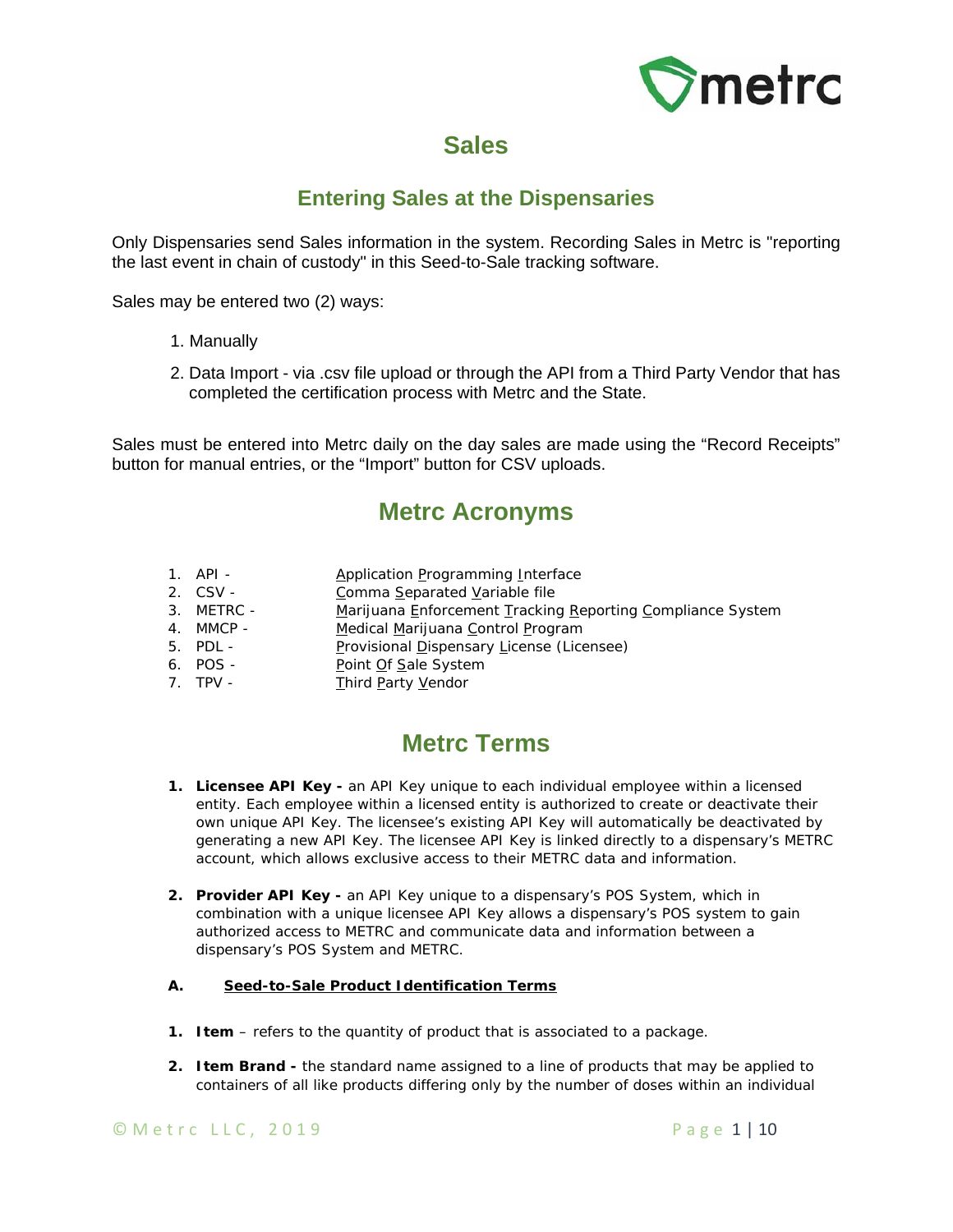

container. The name of the Item Brand must comply with a standard format based on base form.

For plant material product the following format should be followed: [Form and Method] – [Strain Classification (Indica, Sativa, or Hybrid)] – [% THC] – [%CBD]. (I.E. – Tier 1 Vap-Indica-28- 10). For non-plant material a different format is required: [Form or Method Type] – [Target THC Content (mg) per dose] – [Target CBD Content (mg) per dose] (*I.E.- Oil Oral Admin-11-0)*.

**3. Item Category -** options that an industry user can choose from when creating Items. Each Item Category is setup by the state and the required fields are configurable. The following are available:

| Category<br>Types                      |  |  |  |
|----------------------------------------|--|--|--|
| Tier 1 Plant Material for Vaporization |  |  |  |
| Tier 2 Plant Material for Vaporization |  |  |  |
| Oil for Oral Administration            |  |  |  |
| Tincture for Oral Administration       |  |  |  |
| Capsule for Oral Administration        |  |  |  |
| Edible for Oral Administration         |  |  |  |
| Metered Oil or Solid for Vaporization  |  |  |  |
| Patch for Transdermal Administration   |  |  |  |
| Lotion for Topical Administration      |  |  |  |

**4. Item Name –** is the name of the product being packaged. In Ohio, the item name includes the following minimum required elements in the following format:

| Forms and Methods Types                | Item Name Convention                                        |
|----------------------------------------|-------------------------------------------------------------|
| Tier 1 Plant Material for Vaporization | Tier 1 Vap - [Strain Classification] - [% THC] -            |
|                                        | [%CBD] – [#of grams]                                        |
| Tier 2 Plant Material for Vaporization | Tier 1 Vap - [Strain Classification] - [% THC] -            |
|                                        | $[%CBD] - [#of grams]$                                      |
| Oil for Oral Administration            | Oil Oral Admin – [ Target THC Content (mg) per dose] –      |
|                                        | [Target CBD Content (mg) per dose] $-$ [# of doses]         |
| Tincture for Oral Administration       | Tin Oral Admin - [Target THC Content (mg) per dose] -       |
|                                        | [Target CBD Content (mg) per dose] – [# of doses]           |
| Capsule for Oral Administration        | Cap Oral Admin - [Target THC Content (mg) per dose]         |
|                                        | - [Target CBD Content (mg) per dose] - [# of doses]         |
| Edible for Oral Administration         | Edb Oral Admin - [Target THC Content (mg) per dose]         |
|                                        | $-$ [Target CBD Content (mg) per dose] $-$ [# of doses] $-$ |
|                                        | [Type of Edible] - [Flavor]                                 |
| Metered Oil or Solid for Vaporization  | Oil or Sol Vap - [Target THC Content (mg) per dose] -       |
|                                        | [Target CBD Content (mg) per dose] – [# of doses]           |
| Patch for Transdermal Administration   | Pat TD Admin - [Target THC Content (mg) per dose] -         |
|                                        | [Target CBD Content (mg) per dose] - [# of doses]           |
| Lotion for Topical Administration      | Lot Top Admin - [Target THC Content(mg)] - [Target          |
|                                        | CBD Content(mg)] $-$ [# of doses]                           |

- **5. Packages -** any amount of medical marijuana that may be sold, processed or transferred. Each package must be placed into one or more containers with each container having a unique package tag created in METRC.
- **6. Package ID Number -** a number generated by METRC that is unique to the package and facility associated with the product. The Package ID Number is printed on a package tag, which facilitates the movement of product between licensees and dispensation to patients.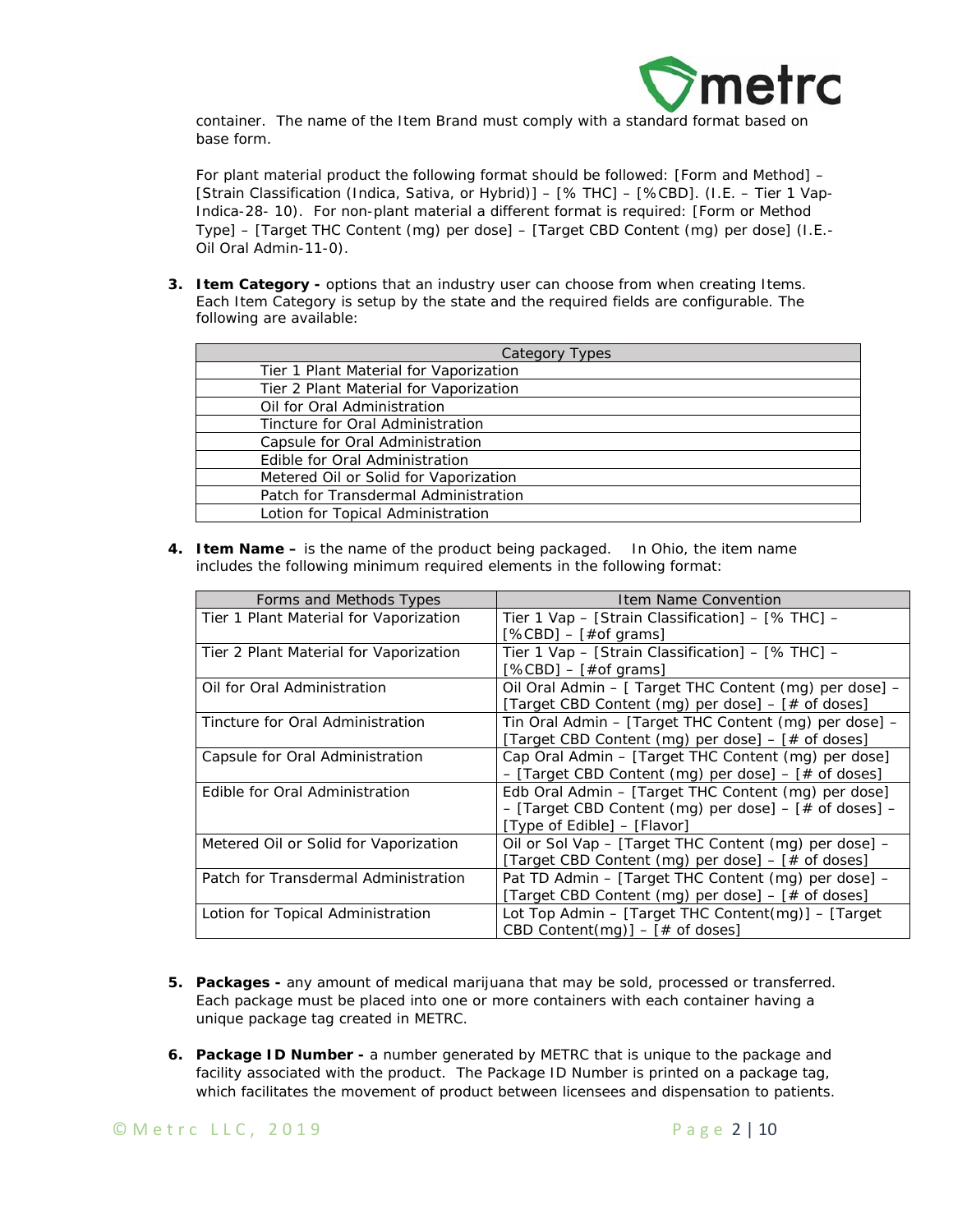

- **7. Package Label -** the label containing the METRC package ID Number.
- **8. Product ID –**an 11-digit number beginning with the letter "M" (e.g. M0000009401) assigned by the State Board of Pharmacy. Each Item and Item Brand must be assigned a Product ID before a finished product can be transferred between licensees or dispensed to a patient.
- **9. Quantity** the number of units or total weight of an Item. METRC tracks quantity in three ways based on the Item Category configuration: (1) Weight-based; (2) Count-based; or (3) Volume-based. For example, the Tier 1 Plant material below is weight-based (g). The tincture example below is volume based (87 ml) and not referencing the number of doses sold.

| Category                                         | ٠<br>÷ |   | Item Strain | ŧ | <br>Quantity<br> | i |
|--------------------------------------------------|--------|---|-------------|---|------------------|---|
| <b>Tier I Plant Material for</b><br>Vaporization |        |   | Pheno 51    |   | 656.56g          |   |
| Tier I Plant Material for                        |        |   |             |   |                  |   |
| Category                                         |        | ÷ | Item Strain | ÷ | $Quantity +$     |   |
| Tinctures for Oral Administration                |        |   |             |   | $87e$ a          |   |

- **10. Strain -** a specific cultivar grouping of marijuana plants. Strains may be specific to each licensee.
- **11. Unit of Measure -** the weight, volume, or count measure of a product depending upon item category.

**Intentionally Left Blank** 

 $\degree$  Metrc LLC, 2019  $\degree$  Page 3 | 10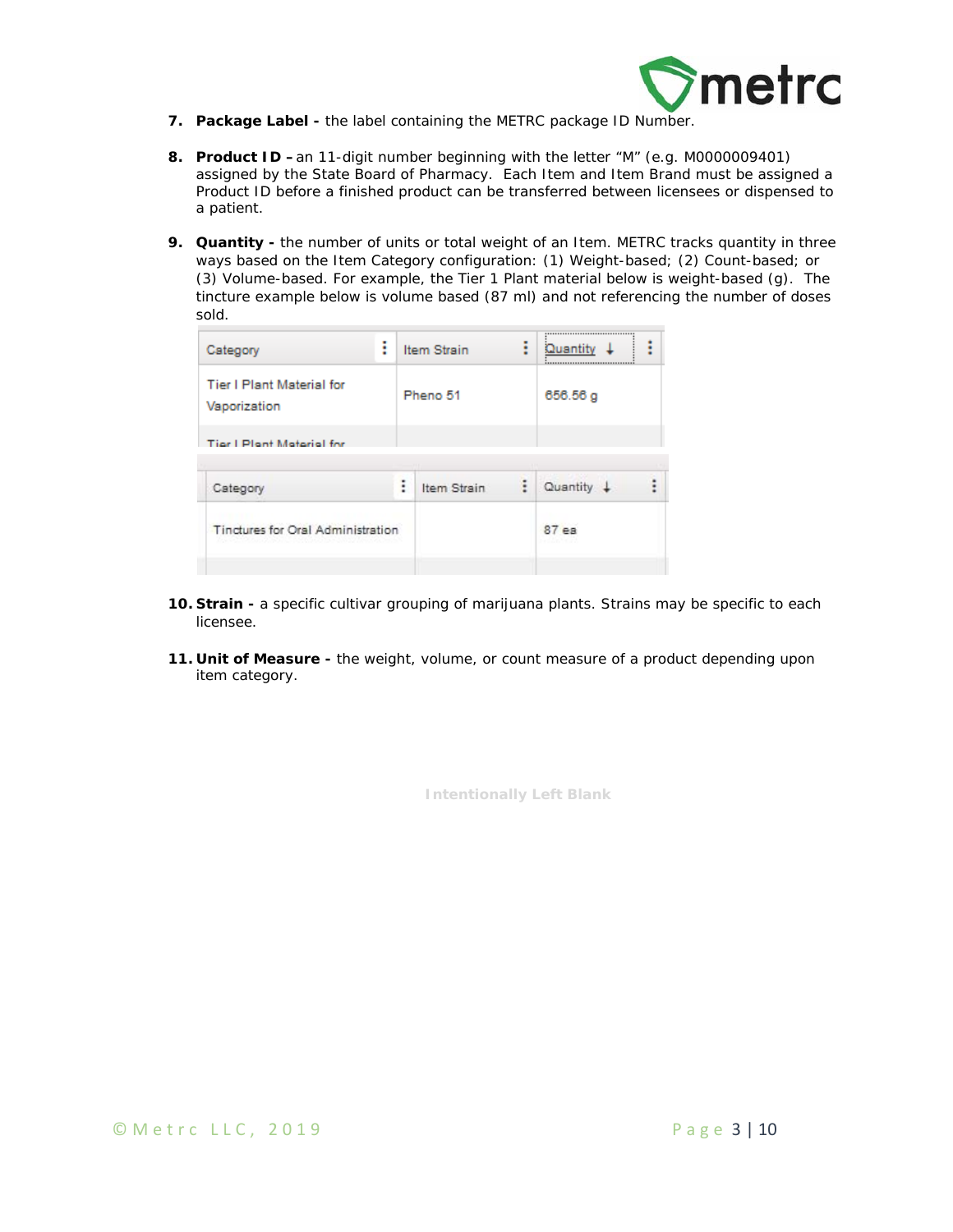

#### **Weight-based**

| Unit of Measure              | - Select -                                                        |  |
|------------------------------|-------------------------------------------------------------------|--|
|                              | - Select -                                                        |  |
|                              | Grams                                                             |  |
|                              | Kilograms                                                         |  |
|                              | Milligrams                                                        |  |
| Employees, Strains, Ounces   |                                                                   |  |
| ain. Verifying and in Pounds | t to inform. For this reason we nave opted to not ago the ability |  |

#### **Count-based**

| Unit of Measure   - Select - |            |  |
|------------------------------|------------|--|
| <b>Item Brand</b>            | - Select - |  |
| Admin Mathad                 | Fach       |  |

#### **Volume-based**

| Unit of Measure       | - Select -          |  |  |  |  |
|-----------------------|---------------------|--|--|--|--|
| U. CBD Content        | - Select -          |  |  |  |  |
|                       | <b>Fluid Ounces</b> |  |  |  |  |
| <b>U. THC Content</b> | Gallons             |  |  |  |  |
| Unit Volume           | Liters              |  |  |  |  |
| Ingredients           | Milliliters         |  |  |  |  |
|                       | Pints               |  |  |  |  |
|                       |                     |  |  |  |  |

#### **B. Customer Types**

- **1. Caregiver Number -** refers to the caregiver registration number issued by the State of Ohio Board of Pharmacy.
- **2. Customer Type -** describes the type of customer as a Patient or Caregiver.
- **3. Patient Number –** refers to the patient registration number issued by the State of Ohio Board of Pharmacy.

#### **C. Sales Terms**

**1. Finalizing Receipts –** the act of going into the sales section and selecting the "Finalize Sales Receipt" button. Selecting finalize indicates the user has confirmed the accuracy of all components in the receipt (Patient #, Sales Price, Quantity, Sales Date/Time) and determined it to be complete. Should a receipt need to be corrected, it may be unfinalized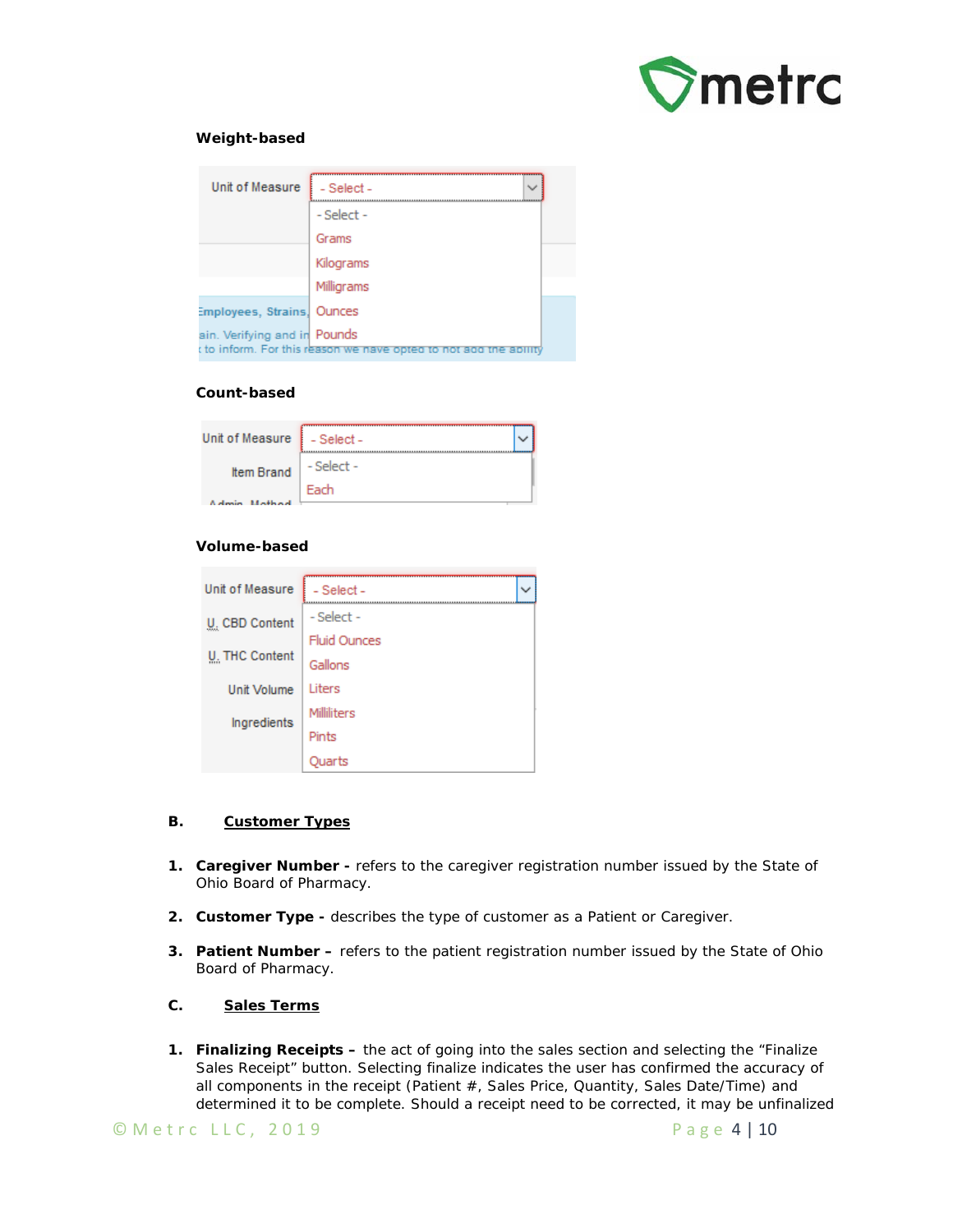

at any time and then re-finalized once it has been corrected. Finalizing receipts will also improve the performance of the sales receipt grid whenever a receipt needs edited.

#### **Steps:**

- A. The user logs into Metrc.
- B. The user selects the sales option on the navigation panel.



C. The user selects the "Active" tab in Sales Receipts.

| <b>Sales Receipts</b> |          |                         |  |
|-----------------------|----------|-------------------------|--|
| <b>Import Sales</b>   |          | Daily Sales (read-only) |  |
| Active                | Inactive |                         |  |

- D. Once in the active sales receipts tab, the user would select the receipt(s) they would like to finalize. These selections will highlight in orange.
- E. After the receipt(s) are highlighted, the user will click the "Finalize" button.
- F. The finalize button prompts the action window above which the user can then select "Finalize Sales Receipts"
- **2. Recorded Date/Time**  the date and time the user or API actually records the transaction.
- **3. Recording Sales** act of reporting the last event in the chain of custody in the Seed-to-Sale tracking software. Manually entered sales must be recorded by clicking on the "Record Receipts" button after entering the sale. CSV uploads can be completed by using the "Import" button.
- **4. Sales** dispensation data entered by dispensaries into METRC. Although the expectation is that sales be automatically imported into METRC, sales can be entered two (2) ways:
	- a. Manually
	- b. Data import through the API
- **5. Sales Date/Time -** the date and time of purchase at the POS.
- **6. Total Amount** means the total amount for the product sold before tax and after any discounts.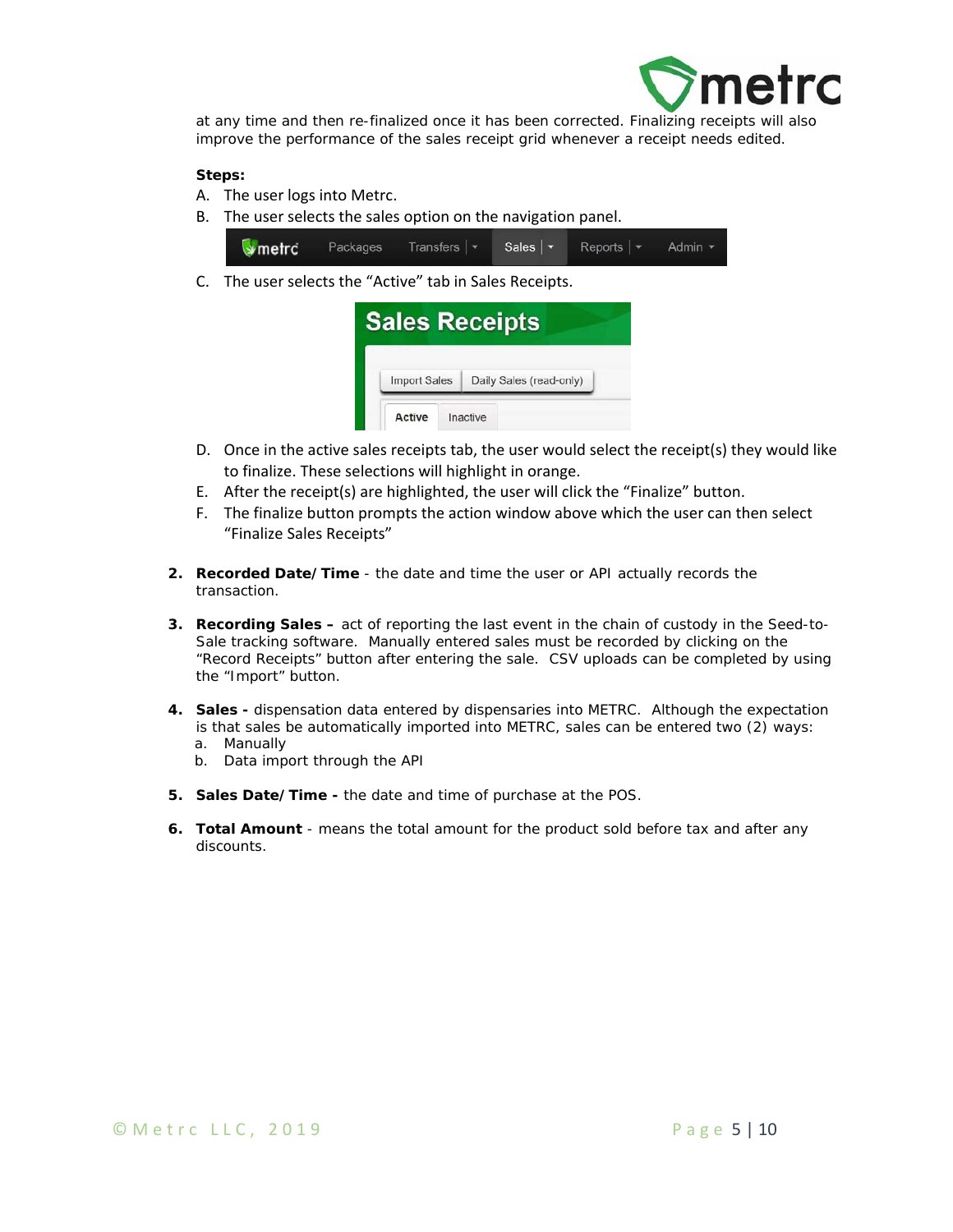

# **Manually Entering Sales**

|                                        | Sales Receipt #1                           |                                                        |                                         |                        | 15<br>(dear)   |
|----------------------------------------|--------------------------------------------|--------------------------------------------------------|-----------------------------------------|------------------------|----------------|
| $\overline{2}$<br>$\overline{3}$       | 画<br>Sale<br>Date/Time<br>03               | today<br>mm/dd/yyyy<br>: 15 PM                         | Customer / Consumer<br>Patient No.      | <sup>O</sup> Patient   | 8<br>9         |
| 4<br>$\overline{5}$<br>$6\phantom{1}6$ | Package #1<br>Available N/A<br>O (package) | $\mathbf{Q}$<br>Type part of Package number<br>(clean) | Quantity<br>Total Price   \$   8. 100.2 | x. 100.2<br>- Select - | 10<br>11<br>12 |
| $\overline{7}$                         | $\ddot{}$                                  | Record Sales Receipts<br>Cancel                        |                                         |                        |                |
|                                        |                                            | 13<br>14                                               |                                         |                        |                |

## **Item 1: Receipt Date**

The date of purchase from the receipt.

## **Item 2: Time of Sale**

The Time of Sale in hours and minutes.

## **Item 3: Time of Day**

Identifies whether the sale occurred in the am or pm hours.

#### **Item 4: Package Number**

Package(s) from which product was distributed to the Patient.

## **Item 5: Availability**

Displays how much product remains in the existing Metrc package.

#### **Item 6: Add Package button**

Use to add additional package information.

## **Item 7: Add button**

Use to populate information from a separate Sales Receipt while on the same screen.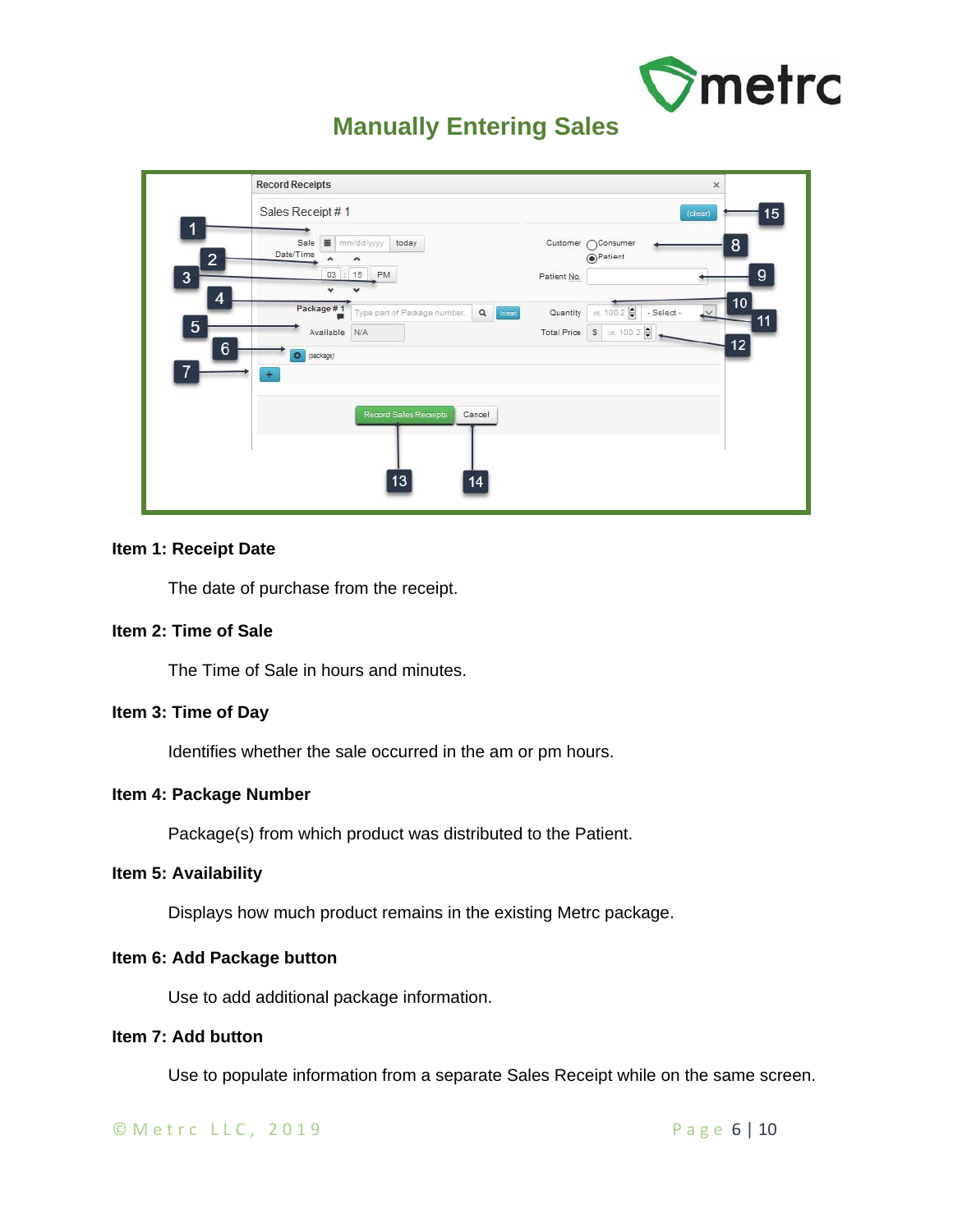

## **Item 8: Customer button**

Identifies whether the customer was a retail consumer or a Patient.

## **Item 9: Patient Number**

The Patient Number of the person purchasing the product.

## **Item 10: Quantity**

How much product the Patient purchased from the identified package(s).

## **Item 11: Unit of Measure dropdown**

Select the Unit of Measure from the dropdown. The Unit of Measure must match the Unit of Measure of the source package(s).

## **Item 12: Total Price**

Enter the Total Price for the product sold before tax and after any discounts.

#### **Item 13: Record Sales button**

Select Record Sales to save the information and exit the screen.

#### **Item 14: Cancel button**

Select to exit the screen without saving any changes.

## **Item 15: Clear button**

Select to clear all entered information.

You can use the "Edit Receipts" button to edit the date and time, customer/patient information, and package/sales details.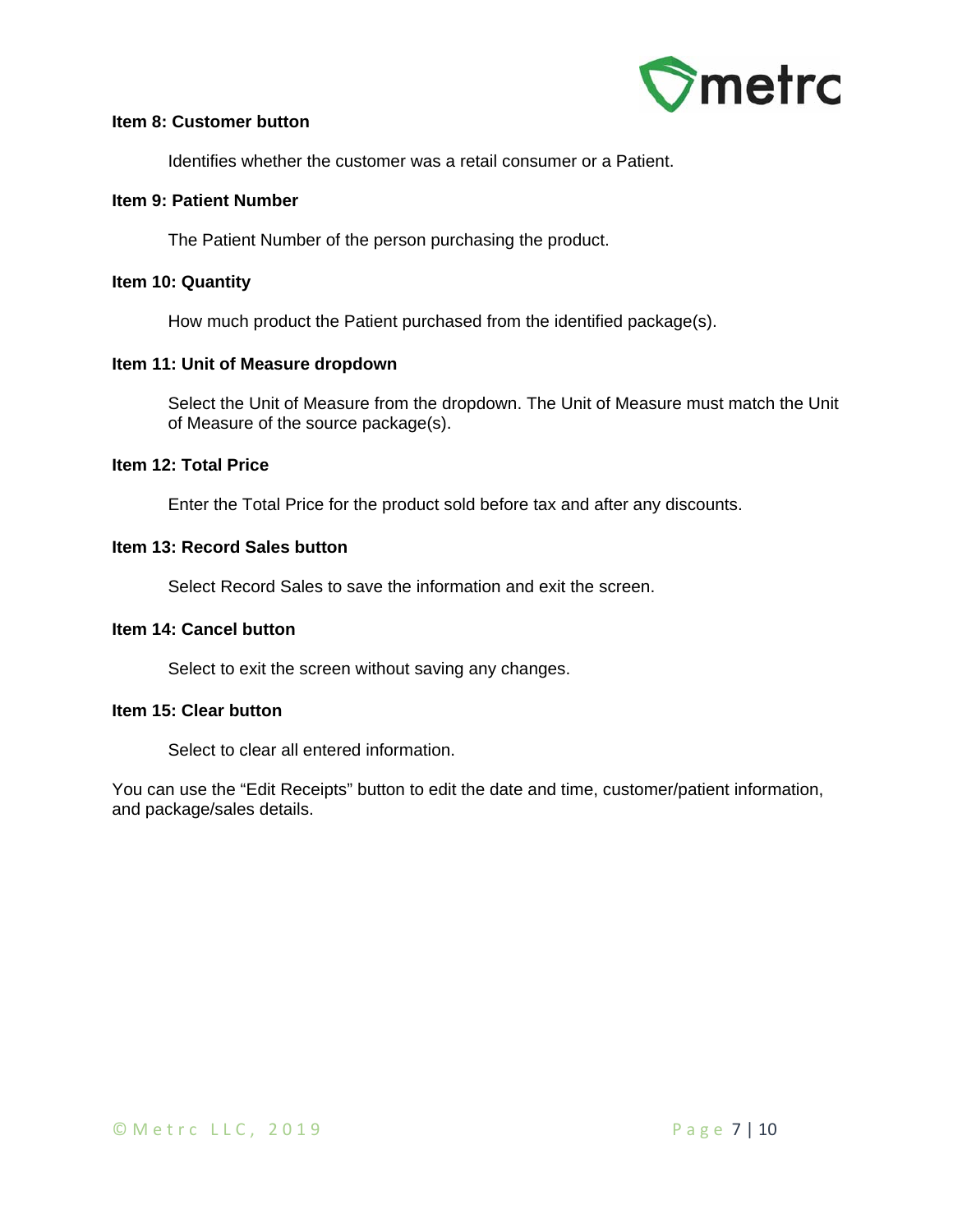

## **Sales Data Import**

You will need the ability to associate the Metrc package ID number to one or more sku items in your POS to import Sales data via the API.

If they do not participate in the API (see the API Third Party Vendor list of companies who are certified to use the API with Merc at www.metrc.com), your Point of Sales vendor can help you export a csv file from their system to your computer. You can then import that csv file into Metrc.

If your POS vendor participates in the API, they can push this data to the software automatically.

CSV - Comma Separated Variable file or Comma Delimited file

## **To use the CSV upload:**

A sales upload from a common file type is available from the Sales function within a retailer. The file will need to be a test file separated by commas, commonly called a CSV file. This type of file can be created from an excel worksheet. The image below shows where to select the file. Once you have selected sales, select the "Import" button shown below. You should be able to create a CSV file from your existing Point of Sale system.



A new screen will open. Select the "Sales (new)" button and select the file to upload.



Notes:

- 1. Please be sure to select the correct files before uploading
- 2. All uploaded files will be imported automatically
- 3. Once a file is uploaded, it cannot be removed
- 4. Once a file is imported, its data cannot be removed
- 5. Every single upload is tied to your current account and facility
- 6. Files are limited to 1MB (megabyte) in size
- 7. All files will be scanned by antivirus software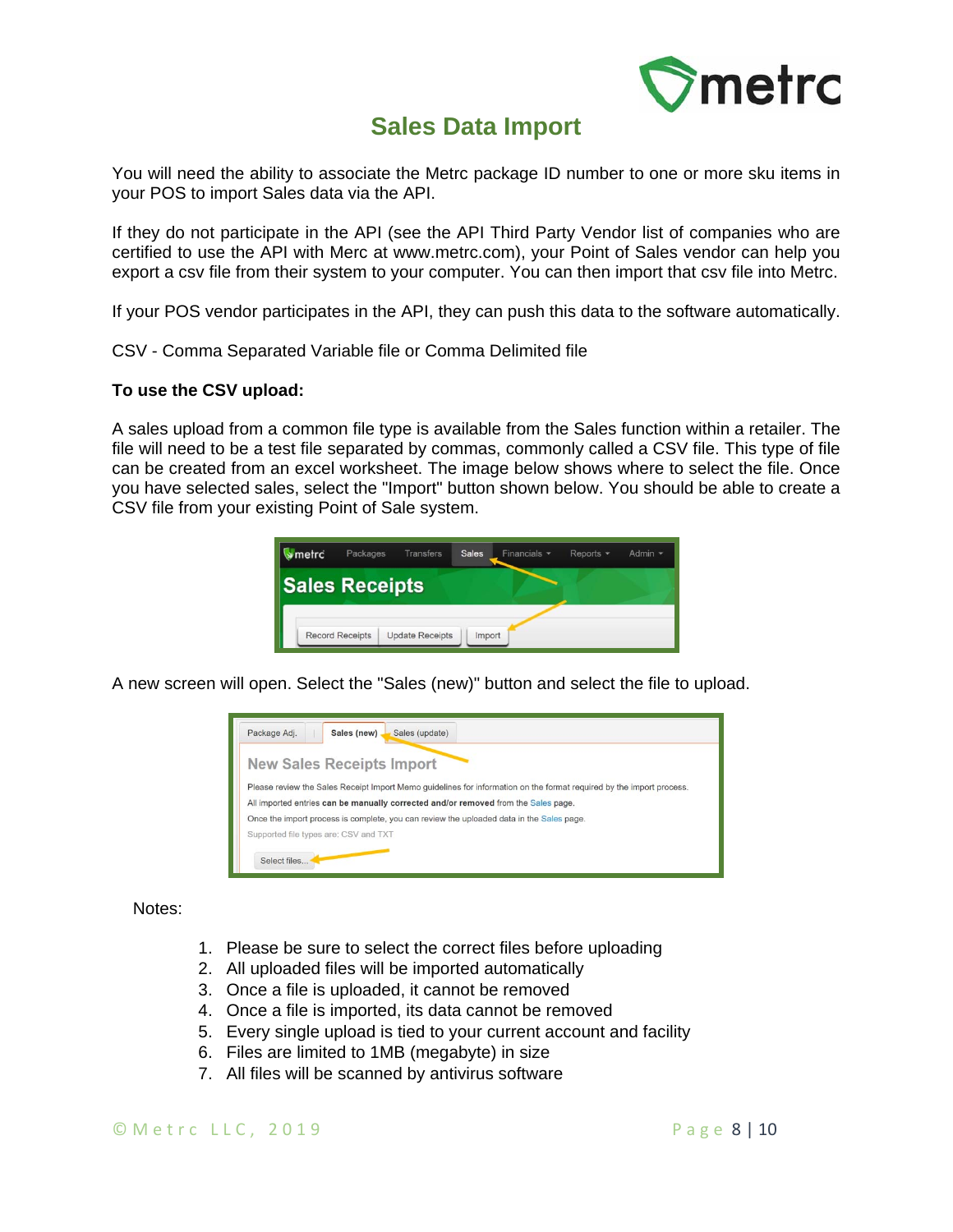

The CSV data fields for the upload are as follows:

New Sales Receipts:

| Field               | Format                                     | Description                                              |
|---------------------|--------------------------------------------|----------------------------------------------------------|
| Sales Date/Time     | YYYY-MM-DD HH:MM                           | Date and time of the actual sale                         |
| Sales Customer Type | Patient, Caregiver, or External<br>Patient | Type of sales transaction                                |
| Patient Number      | Numeric Value                              | State-Provided Patient Number<br>Leave blank if N/A      |
| Caregiver Number    | Numeric Value                              | State-Provided Caregiver<br>Number<br>Leave blank if N/A |
| Package Label       | Alpha-numeric value                        | Metrc Package ID Number                                  |
| Quantity            | Numeric Value                              | Number of Units Sold                                     |
| Unit of Measure     | Numeric Value                              | IE: grams, ounces, each                                  |
| Total Amount (\$)   | Numeric Value                              | Numeric Value, do not include<br>"\$"                    |

Please remember, the CSVs cannot have a header, just the data. The file will need to be created without headers and with a separate row for each transaction, for example:

Example:

"2018-01-23 12:30","Patient","123456","654321","ABCDEF012345670000011229","5","Grams","20"

\*Please note that the commas are just to designate the next column in the file. These commas will NOT be placed in your file if you are using a .csv file/excel spreadsheet. If you are making a .txt file, then you WILL need the commas.